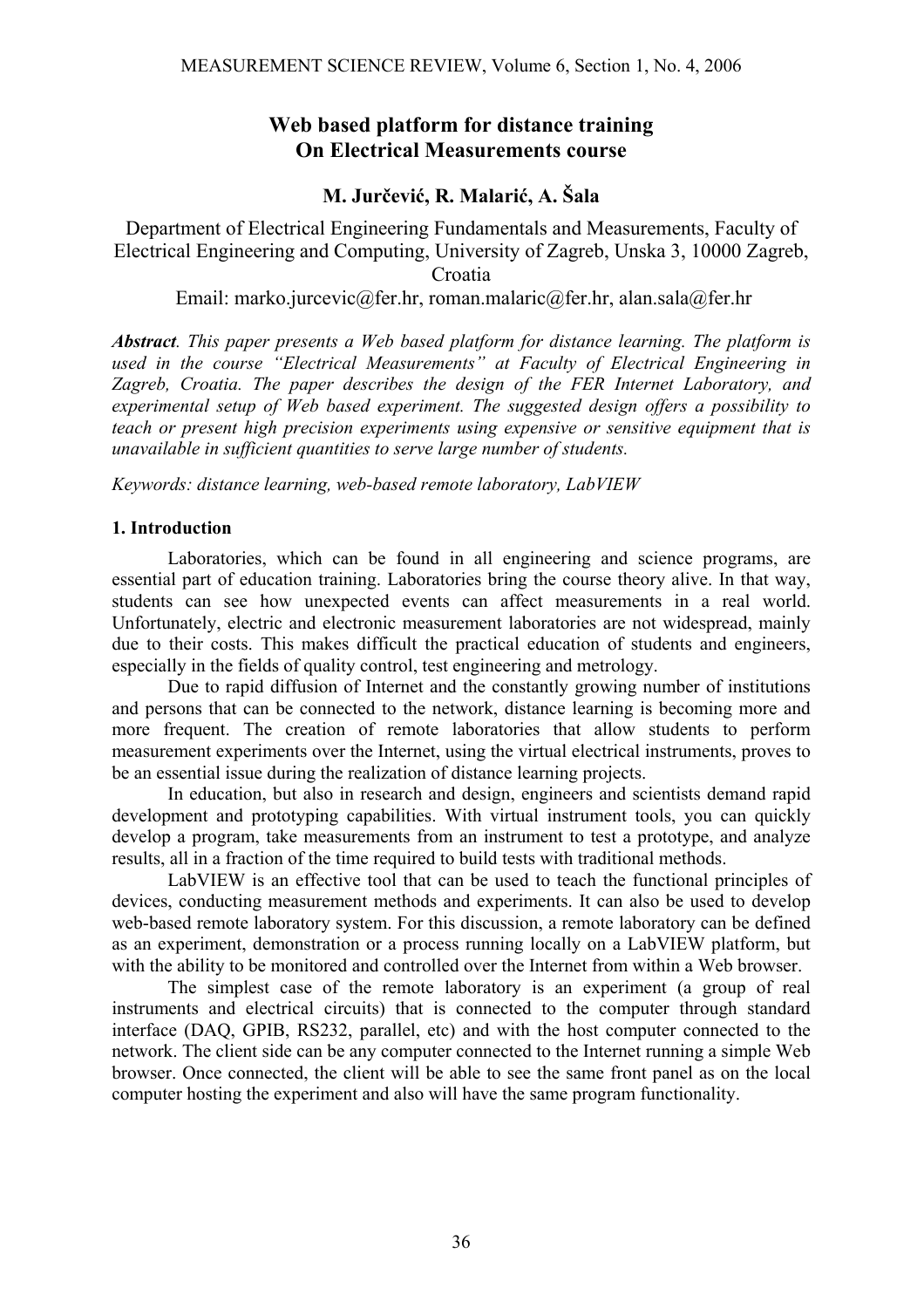#### **2. Basics of FER Internet Laboratory platform**

 Most of the laboratory measurement exercises has been planned to realize with National Instruments LabVIEW software. Laboratory experiments had to be accessible locally, in the laboratory room, but also over the network. Therefore, it was the first step during the realization of FER Internet Laboratory [1] to create a system capable to share these experiments over the Internet.

LabVIEW has it's own solution for these problems – Remote Panel feature, requiring the client side to have special LabVIEW's Run-Time Environment previously installed [2]. Also, Remote Panel feature does not provide some kind of advanced user access control and auditing, and also there is no solution for integrating several experiments into one web portal.

 National Instruments also offers LabVIEW Internet Toolkit that was found to be partially suitable for our purpose. It provides flexibility and easy implementation of serving LabVIEW's VIs images [3] over the network, but for our purposes lacks adequate user access control/auditing, reservation and it cannot integrate several experiment hosting computers into one web-learning portal.



Fig 1. Concept of FER Internet Laboratory shows data and communication flow between users and measurement hardware.

To suitably face these problems, it was necessary to create a special web application that is capable of identifying visitors, giving them appropriate rights, reservation of resources and experiments. A brief representation of realized laboratory control solution is shown in Fig. 1.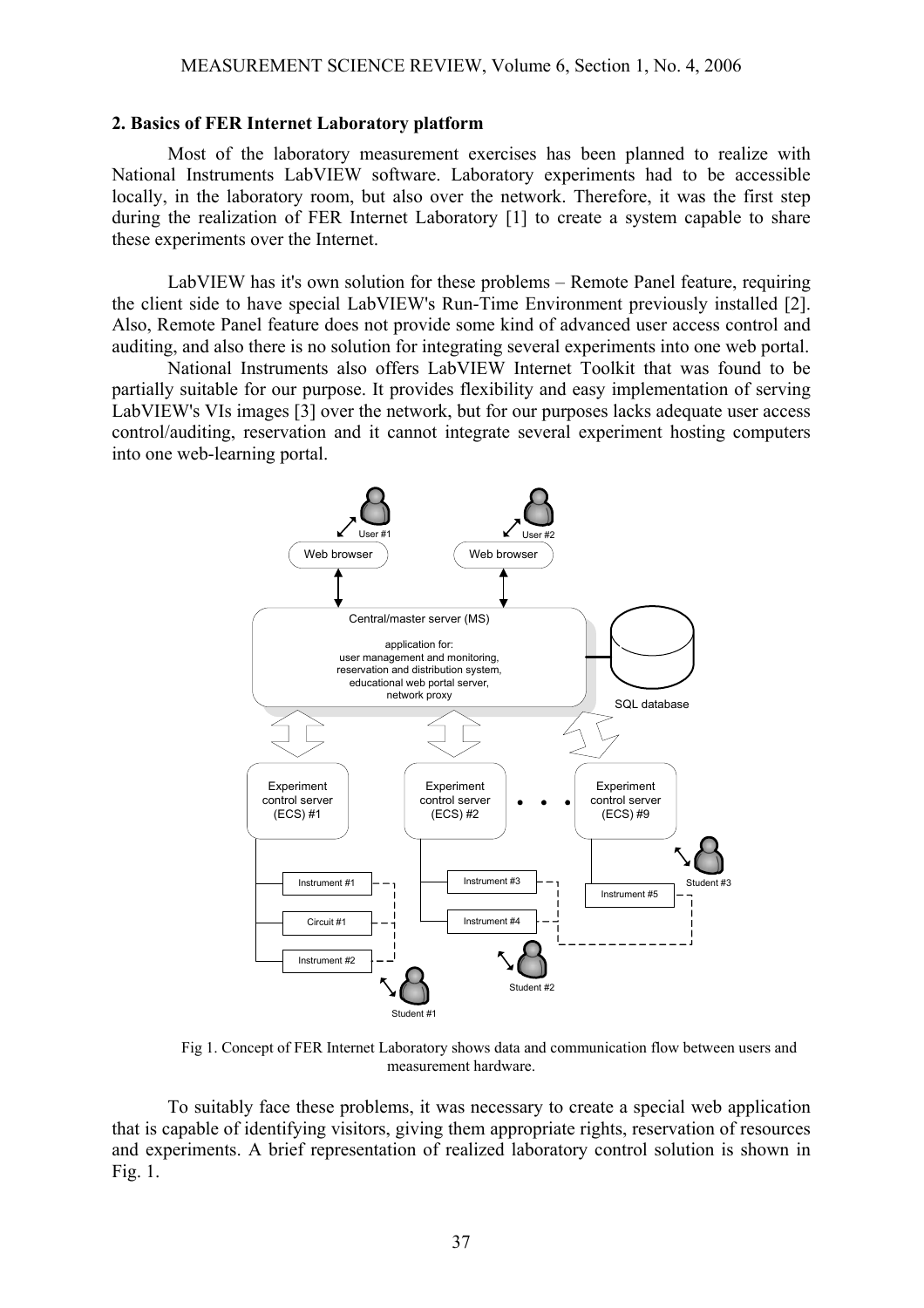#### **3. Platform design**

 To coordinate the different users on the network and connect them to the appropriate measurement hardware, the FER Internet Laboratory uses a central (master) server (MS) and several decentralized experiment control servers (ECS). Experiment control servers are placed in their own intranet for security reasons (but that is not necessary) and are connected to the outside world via master server which acts as a network proxy server. In addition, a specific module controls the overall laboratory system. A specific scheduling system placed on MS manages the catalogue of available experiments (instrumentation) and redirects user requests to the first available ECS (see Fig. 1). The requestor finally gains control of an experiment that is running in LabVIEW VI (on an ECS) without any need for installing LabVIEW environment in his or her computer.

 A MS is the only machine that is directly accessible through the Internet, while other ECS's are not visible directly to the clients. They are accessible only through a web application, which authenticates users, gives them the right to run experiments and monitors every user action.

 Every ECS is placed in a student measurement laboratory or in some special laboratory and is connected to a set of instruments and circuits through one or more interface cards. The GPIB (IEEE 488) interface is used to connect other compatible instruments to the ECS. Software that controls experiments is LabVIEW, with installed LabVIEW Internet toolkit on every ECS.

When an ECS in laboratory is occupied with students working on some experiment, that experiment is not available through the web portal. When the ECS is available, and LabVIEW environment for hosting that experiment is ready, MS allows some user to access that experiment over the network. In addition, the user may book certain experimental setups in advance.

All user data, the reservation data and the hardware device data are stored in a MySQL database. The web portal and content management system was created in PHP scripting language. This concept allows a flexible extension of new devices and experiments. Key advantage of this concept is that the user only needs a web browser without any need of downloading applets and installing run time environments of any kind.

#### **4. Example of an experiment setup**

 A number of laboratories around the world are using simple DVM method for comparison of standard resistors. Since they were introduced to the market, the highprecision 8 ½ digit voltmeters have been extensively used even for the most precise measurements. For establishing internal traceability for standard resistors ranging from 1 m $\Omega$ to 100 MΩ a method of comparison with the nominal ratio 1:1 and 1:10 have been developed at FER, using two digital voltmeters (DVM) with 8 ½ digits, (Hewlett Packard model 3458A)[4]. Two voltmeters are used, one parallel to each resistor. Each of DVMs designated as HP1 and HP2 is measuring voltage drop across one resistor.

 The measurement process is automated by a personal computer equipped with GPIB-488 card for operating the voltmeters, and by a specially built PC controlled apparatus for changing the polarity of the current and changing the position of voltmeters. DVMs are connected with GPIB-488 bus to the PC computer.

 The automated data acquisition has been developed using the LabVIEW. It offers the necessary flexibility to the operator, which includes measurement set-up, such as range, number of samples and duration of DVM integration time, builds the calibration database, performs the statistical analysis, and creates print-ready calibration report with all relevant data.